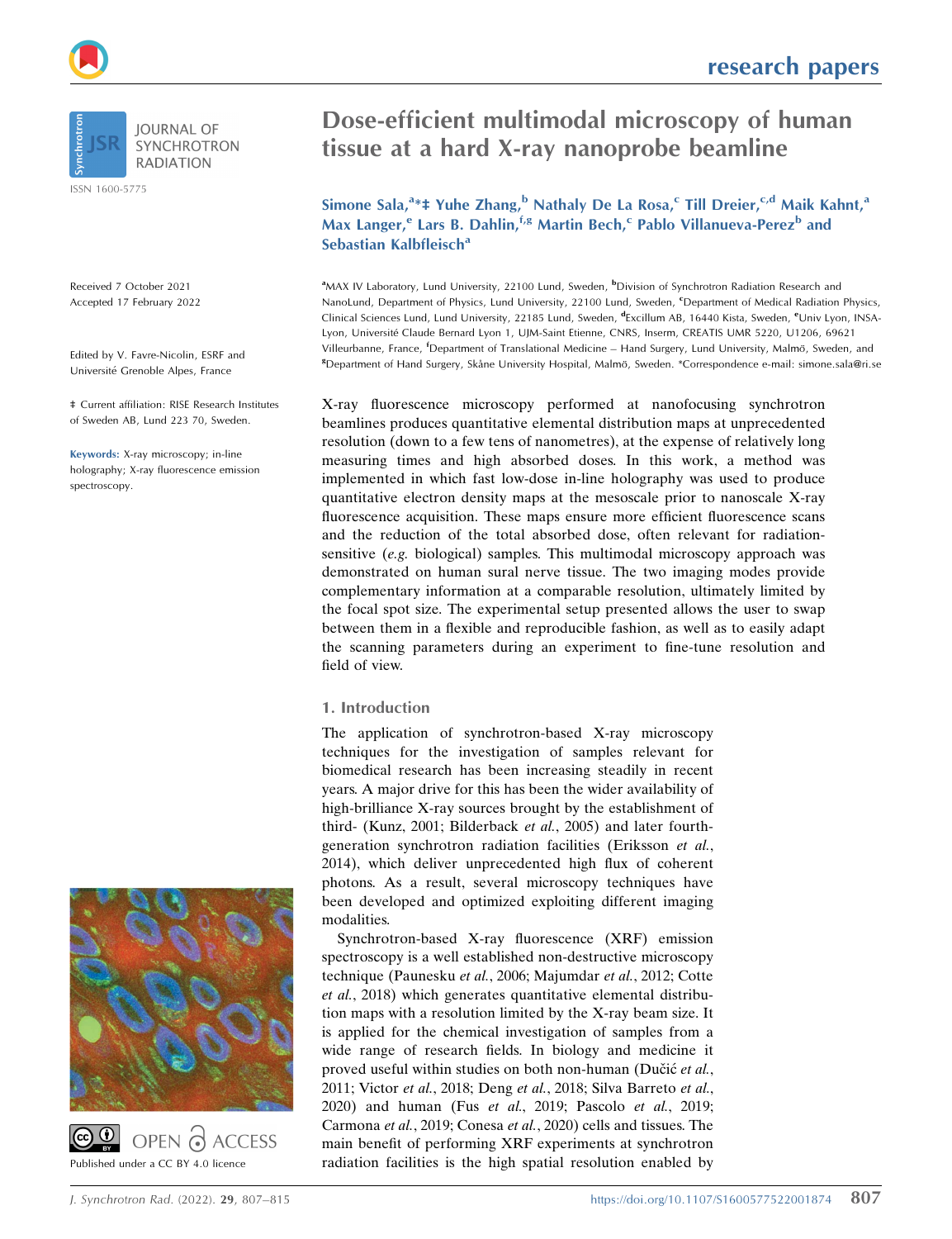increasingly tight X-ray focal spot sizes, along with the high throughput enabled by the high photon flux. Owing to the latter, synchrotron-based XRF also features high sensitivity, being able to detect trace elements (down to p.p.m. concentration). On the other hand, tighter focus and higher flux imply higher absorbed dose, which can induce changes in the sample morphology and elemental distribution through radiation damage, thus negatively affecting the results' reliability. While in practice the dose delivered during high-resolution XRF measurements is often experimentally constrained (cf Discussion), the dose delivered before that – for coarse sample navigation, for instance – can be more flexibly tuned and its minimization is often sought to prevent radiation damage, especially when dealing with radiation-sensitive biomedical samples.

Another broad group of X-ray microscopy techniques is that of coherent imaging (Mokso et al., 2007; Chapman & Nugent, 2010; Mayo et al., 2012; Langer et al., 2012; Pfeiffer, 2018). These techniques can generate quantitative phase images, easily translated into quantitative electron density maps and providing direct insight into sample structure and morphology. As for XRF, these techniques have undergone significant spread and development with the rise of highbrilliance synchrotron radiation sources, although in this case it is mainly due to the increasingly high coherence of the available photon beams (Lewis, 2004; Momose, 2005). Elements with low atomic number  $(Z)$  feature weak X-ray absorption, implying that for organic materials – such as polymers and most biogenic samples – attenuation contrast due to small variations in electron density is poor. Such variations are better characterized by exploiting phase shift instead. Therefore, applying coherent X-ray imaging techniques to, for example, cells and tissues allows us to achieve better contrast and higher resolution with respect to absorption-contrast techniques. This can also be exploited to reduce absorbed dose and explains the widespread use of coherent imaging in research involving biological samples. One such coherent X-ray imaging technique is propagation-based inline holography (Cloetens et al., 1999). Similarly to XRF, inline holography provides spatial resolutions limited by the focal spot size and is often found to be well suited to biomedical samples (Bartels et al., 2015; Töpperwien et al., 2018; Dahlin et al., 2020).

XRF measurements are sometimes combined with phasecontrast imaging within the same study, as these techniques return complementary information which can enhance overall results. Within such multimodal studies, phase contrast images can be obtained, for example, through holography (Vesely<sup>et</sup> al., 2021), ptychography (Deng et al., 2018; Stachnik et al., 2020) or scanning transmission X-ray microscopy (STXM) (Li et al., 2019; Pattammattel et al., 2020). This latter approach is often carried out at the same beamline used for the XRF measurements as both techniques rely on a tightly focused X-ray beam. Furthermore, some STXM-based acquisition schemes have been tailored to reduce the total dose delivered to the sample through compressive sensing approaches (Kourousias et al., 2020, 2021). In the case of holography, fewer

beamlines combine it with XRF within the same setup and the correlation between the two imaging modes is carried out after the experiment (Cagno et al., 2017; Lehmann et al., 2019; Altenbach et al., 2020; Gramaccioni et al., 2020).

Here, we demonstrate the implementation of a multimodal approach which combines within the same experimental setup nanoscale XRF (nXRF) and in-line holography. Phase contrast images obtained with holography are used for selecting regions of interest (ROIs) for nXRF measurements, thus optimizing the measuring strategy while the experiment is ongoing. Our demonstration is carried out at the hard X-ray nanoprobe beamline NanoMAX (Johansson et al., 2021) at MAX IV (Tavares et al., 2014), which in 2016 began operation as the first of a new generation of synchrotron radiation sources based on diffraction-limited storage rings. Producing X-rays with a focal spot size down to below 50 nm (Björling) et al., 2020), NanoMAX is optimal for hard X-ray nXRF experiments and the high-coherent photon flux it delivers is well suited for coherent X-ray imaging. The combination of these two factors puts NanoMAX in an ideal position for driving the development of experiments which require such imaging modes. The two techniques were used to produce complementary 2D maps of the same ROIs within an osmiumstained section of a human peripheral sural nerve. The sample was chosen to be representative of how biomedical samples are prepared and behave under X-ray irradiation as the main goal of this study is to demonstrate its applicability to the wider research field. For every potential ROI, first, a low-dose scan was carried out by collecting free-space-propagated holograms of the sample positioned at different known defocusing distances in the divergent X-ray beam. This produced a near real-time 2D overview. Then, a more accurate ROI was selected therein and a longer XRF scan was carried out with the sample at a near-focus position. This produced a nanometric resolution map of the projected area mass density (i.e. mass per unit area) of the excited elements. Overall, our approach produces both projected electron density and elemental area mass density maps with comparable resolution. Furthermore, our approach allows us to minimize absorbed dose – and hence radiation damage – owing to the optimization of the field of view, based on the overview image.

## 2. Materials and methods

## 2.1. Sample

A whole peripheral sural nerve biopsy was performed on a healthy (male, age 60–65) living donor from the lower extremity (Sundkvist et al., 2000; Mohseni et al., 2017). The biopsy is a part of a larger study and sample preparation was carried out following the protocol described in detail by Sundkvist et al. (2000). In brief, the sural nerve biopsy was fixed in  $0.1 M$ cacodylate-buffered (pH 7.3) 2.5% glutaraldehyde. The biopsy was rinsed and post-fixed in 1% osmium tetroxide [4% sucrose,  $1.5\%$  K<sub>3</sub>Fe(CN)<sub>6</sub> in cacodylate buffer]. The specimen was then dehydrated via graded series of ethanol solutions (50–100%) and finally infiltrated with propylene oxide prior to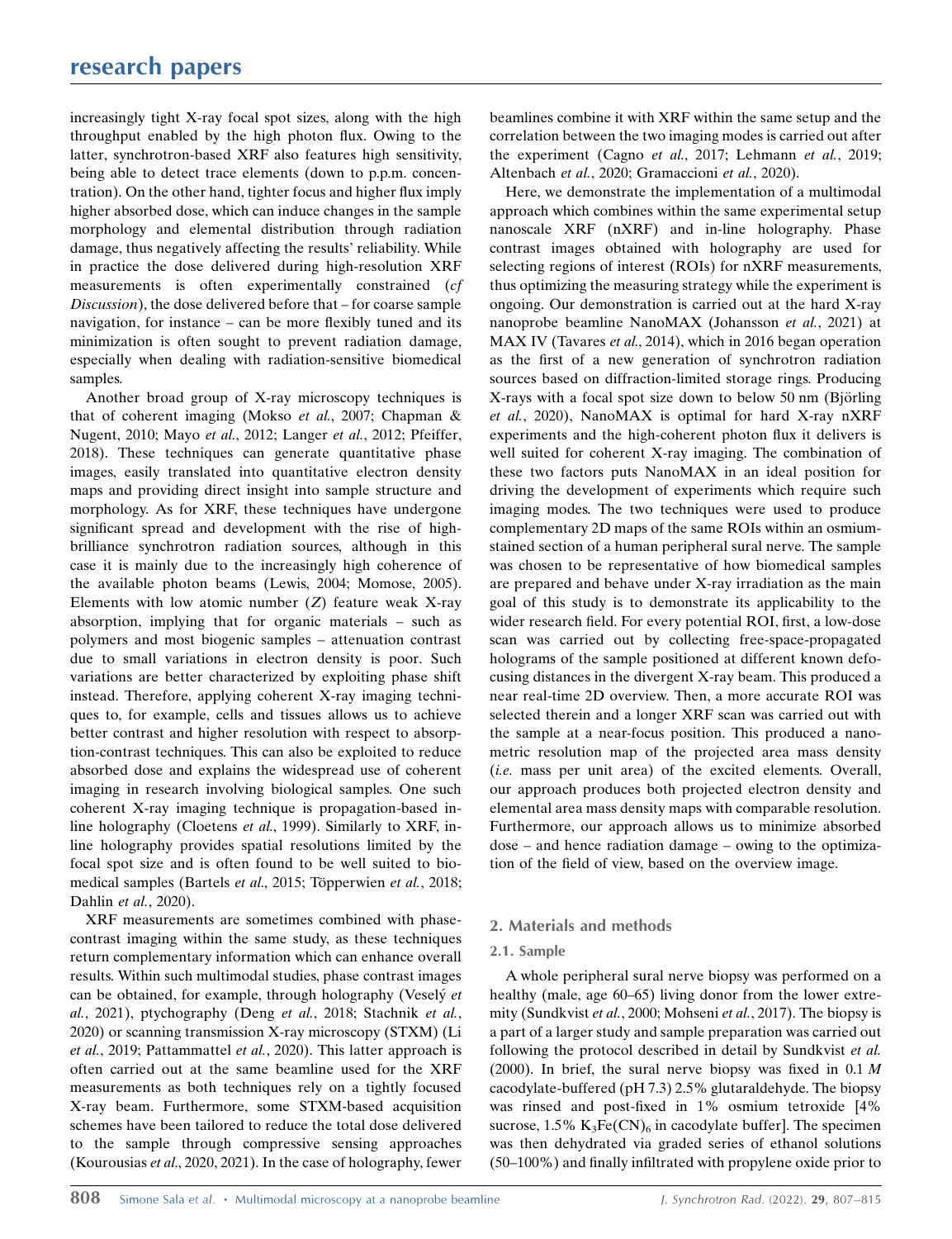embedding in epoxy resin (Epon 812). After these processes, routinely carried out for electron microscopy analysis, 2  $\mu$ mthin sections were produced using an ultramicrotome (Leica EM UC7, Leica Microsystems, Germany) equipped with a histo diamond knife (DiATOME, USA). The sections were deposited onto 1 mm  $\times$  1 mm, 200 nm-thin Si<sub>3</sub>N<sub>4</sub> membranes (Silson, UK), transparent to hard X-rays.

The Ethics committee at Lund University (Lund, Sweden) approved the study (permission number LU 275–90) and all participants gave their consent to the surgical procedure and subsequent morphological analysis after being provided with written and verbal information.

## 2.2. Experimental setup

The experiment was carried out at the hard X-ray nanofocusing beamline NanoMAX at MAX IV (Johansson et al., 2021). During the experiment, the photon energy was varied around 13 keV, as described in Section 2.3. A diagram of the experimental setup is represented in Fig. 1. A pair of Kirkpatrick–Baez (KB) mirrors focused the X-rays to ca 70 nm (68.5 nm at 13.0 keV). At the focal position, a two-circle goniometer was used for sample alignment and orientation, along with a stack of both coarse (20 mm stroke, 10 nm resolution, 100 nm repeatability) and fine  $(100 \mu m$  stroke, 1 nm resolution) xyz translation stages. Both step and continuous motion of the fine stages could be used to scan the sample in the transversal plane of the beam to generate 2D maps. For the collection of fluorescence spectra, a oneelement silicon drift detector (SDD) (SiriusSD, RaySpec, UK) was used in combination with a high-performance pulse processor (Xspress3, Quantum Detectors, UK). The detector was positioned slightly upstream with respect to the focal plane, at a distance of 15 mm with a  $15^{\circ}$  orientation with respect to the transversal imaging plane.

In order to collect holography data, an additional translation stage and an area detector were added to the standard nXRF setup. The additional translation stage was a linear piezo stage (SLC-1740, SmarAct, Germany) with 26 mm stroke and 1 nm resolution. It was mounted on top of the motor stack and aligned with respect to the optical axis using the bottom goniometer. Together with the standard translation stages, this ensured a total travel range of 46 mm along the optical axis. The added area detector was a scientific complementary metal oxide semiconductor (sCMOS) camera system (Andor Zyla 4.2+, Oxford Instruments, UK) and was positioned 1.12 m downstream of the focal plane, along the beam path. The camera featured  $2048 \times 2048$  pixels with an isotropic pixel size of 6.5  $\mu$ m. It was combined with a 10  $\mu$ mthick LuAG: Ce scintillator and a  $10\times$  optical focusing lens system, leading to an effective pixel size dependent on the propagation distance of the divergent beam, i.e. the distance between the sample interaction plane and the scintillator, as discussed later.

Finally, an ion chamber was used to monitor the incoming X-ray photon flux and an adjustable optical in-line microscope was available for coarse sample navigation (resolution 3.3  $\mu$ m at maximum magnification). The whole setup was in air, implying minor signal loss, especially for the softer X-ray fluorescence emission lines.

## 2.3. Data acquisition

For the multimodal microscopy scans, the energy of the photon beam was selected based on the Os  $L_1$  absorption edge, which is located at 13.0 keV. The beamline optics were optimized to maximize photon flux and minimize the focal spot size at 13.0 keV following NanoMAX's standard ptychographic procedure (Björling *et al.*, 2020) and using the NanoMAX 'high flux' settings. By imaging a standard test



#### Figure 1

Schematic representation of the multimodal X-ray microscopy experimental setup. KB mirrors focus X-rays down to a focal spot of about 70 nm and with a 1.2 mrad divergence. The sample is mounted on a motor stack enabling xyz translation and  $\theta$ ,  $\varphi$  rotation, *i.e.* around the x and y axes, respectively. The sample can be translated in and out of the X-ray beam focus via translation along  $z$  (total travel range 46 mm), effectively tuning the X-ray beam size. An ion chamber is positioned downstream of the KB chamber to monitor the incoming X-ray photon flux. An optical in-line microscope provides a view onto the sample along the optical z axis. A fluorescence detector is positioned 15 mm away from focus, with a 15 $^{\circ}$  orientation with respect to the focal plane. An in-line area detector is positioned 1.12 m downstream of the focus to collect holograms.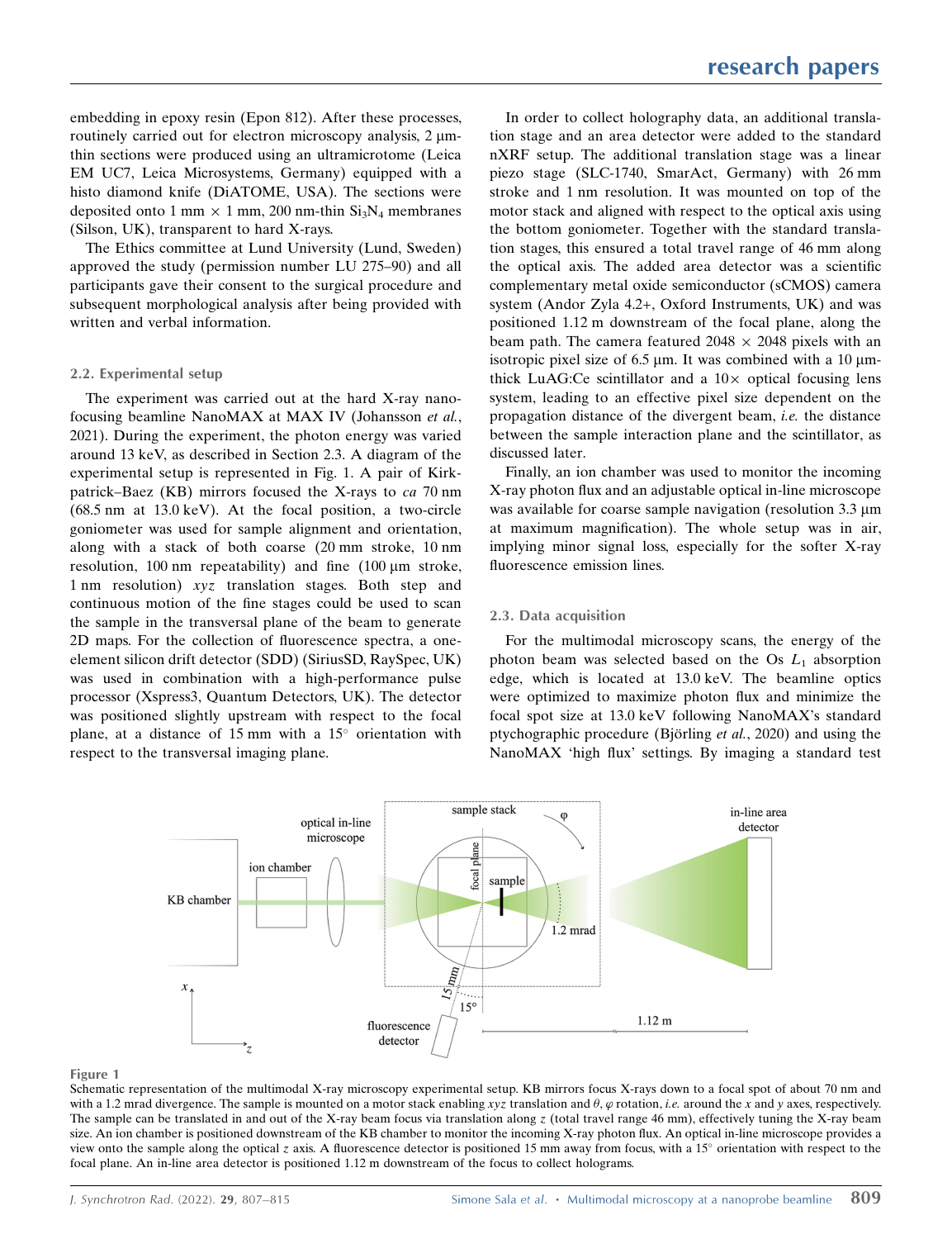pattern, an estimate of the focal spot size was produced which was in good agreement with the predicted value of 68.5 nm at 13.0 keV. In line with beamline specifications, the photon flux was energy-dependent.

In order to maximize contrast due to the relatively high electron density of Os, we decided to collect the holography data at a photon energy of 13.2 keV, above the Os  $L_1$ absorption edge. Conversely, we collected the fluorescence data below the same edge, at 12.8 keV, to take advantage of a slight increase in photon flux while sacrificing a few fluorescence emission lines of the abundant Os. Aside from Os – which was introduced as a staining to provide contrast for electron microscopy – the XRF spectra included several other elements of interest. Furthermore, for the high-resolution  $XRF$  scans, we decided to use a 200  $\mu$ m defocused beam. The highest achievable resolving power based on the focused beam would have been 70 nm, but using a slightly larger beam we privileged the possibility of reducing absorbed dose and imaging larger fields of view, owing to the higher effective imaging speed (imaged area per unit time).

Once the experimental geometry was optimized, a fluorescence scan was performed for calibration purposes. We recorded fluorescence emission lines from Fe, Cu, La and Pb of a standard sample with known area mass density of each element (RF-200-0205-C00-X, AXO Dresden, Germany) using the same scanning parameters as for later high-resolution XRF scans. This allowed us to reproducibly retrieve the area mass density for each element present in the later XRF spectra.

The multimodal acquisition on the nerve tissue sample started with the overview holography scans. In order to optimize the phase reconstructions, holograms were recorded at four increasing defocusing distances (Zabler et al., 2005): these were 30.00 mm, 31.64 mm, 33.32 mm and 35.02 mm, corresponding to beam sizes in the range  $36-44 \mu m$ . For each xy position and defocusing distance, five holograms were collected with a 1 s exposure time. Each scan also recorded flat (i.e. direct beam) and dark frames to correct raw detector frames. For each sample, first a high-contrast feature away from any ROI was scanned to determine the effective pixel size associated to each distance of the defocusing series. Then, holography scans were performed on potential ROIs, based on the same defocusing series. The xy step size was adjusted to ensure at least some overlap between adjacent holograms for later alignment.

Once the overview images were obtained from the holography scans, ROIs could be identified on which to carry out high-resolution XRF scans. In order to produce fluorescence images with 200 nm spatial resolution, a scanning step size of 200 nm was used in combination with a 200 nm X-ray beam, achieved by shifting the sample back to a near-focus position, 200 µm downstream the focal plane. The scan was carried out in the xy plane, operating the motors in continuous motion for reduced overhead. At every scanning position a fluorescence spectrum was collected by the fluorescence detector with an exposure time of 100 ms.

## 3. Results

Based on the holograms collected on the high-contrast feature, the effective pixel size for each distance of the defocusing series was found to be 18.30 nm, 19.30 nm, 20.30 nm and 21.34 nm, respectively. This information was required to run the holographic reconstruction algorithms for each frame. First, contrast transfer function (CTF) retrieval (Guigay, 1977) was carried out. Then, the CTF results were used as the input of hybrid input–output (HIO) and error reduction (ER) (Gerchberg & Saxton, 1972; Fienup, 1982) iterative approaches within the PyPhase package (Langer et al., 2021). The resulting phase-shift images were converted into units of electron density (Cloetens et al., 1999) by assuming a homogeneous composition through the  $2 \mu$ m-thick sample. Such conversion was only carried out in order to translate the recovered electron density from units of  $A^{-2}$  to the more familiar  $A^{-3}$  and it should not be taken to imply that the sample actually is homogeneous throughout its thickness. Frames within the same scans were stitched together based on their encoder-recorded motor positions, refined by image alignment among neighbouring frames.

As an example of such holography acquisition pipeline, Fig. 2 shows the preliminary results of CTF retrieval run on each frame of a  $5 \times 5$  scan performed as a 137 µm  $\times$  137 µm overview of a potential ROI. These qualitative unstitched images reveal a blood vessel as well as several Os-stained myelinated nerve fibres with a regular and dense distribution. The image quality was sufficient to delimit a ROI on which to perform a nXRF scan. Further processing led to the stitched relative electron density map shown in Fig. 3 where the white rectangle marks the nXRF ROI, selected to include at least part of the blood vessel and as many nerve fibres as possible. Exploiting the overlapping region of two adjacent frames, the achieved resolution was estimated to be 200 nm, based on Fourier ring correlation using the 1-bit threshold criterion (Van Heel & Schatz, 2005). This exceeded the 70 nm spatial resolution limit for this experiment, possibly because of minor stitching artefacts.

XRF data were analysed using the Python-based software PyMCA (Solé et al., 2007). A list of chemical elements expected to give rise to detectable fluorescence emission was produced taking into account the known chemical composition of the sample as well as the peaks observed within the raw fluorescence spectra. For each fluorescence scan, this list – along with other experimental parameters such as detector specifications, sample geometry, photon beam energy and scanning parameters – was fed into the  $PyMCA$  batch fitting algorithm. The algorithm is based on non-linear least-squares fitting of fluorescence emission lines and includes background subtraction. It returned quantitative fluorescence maps for each fitted line. Based on the calibration scan run on the standard sample, these maps were converted into absolute projected area mass density maps whose pixels represent values expressed in units of  $ng$  mm<sup>-2</sup>. This way, area mass density maps were obtained for Si, P, S, Cl, Ar, K, Ca, Ti, Fe,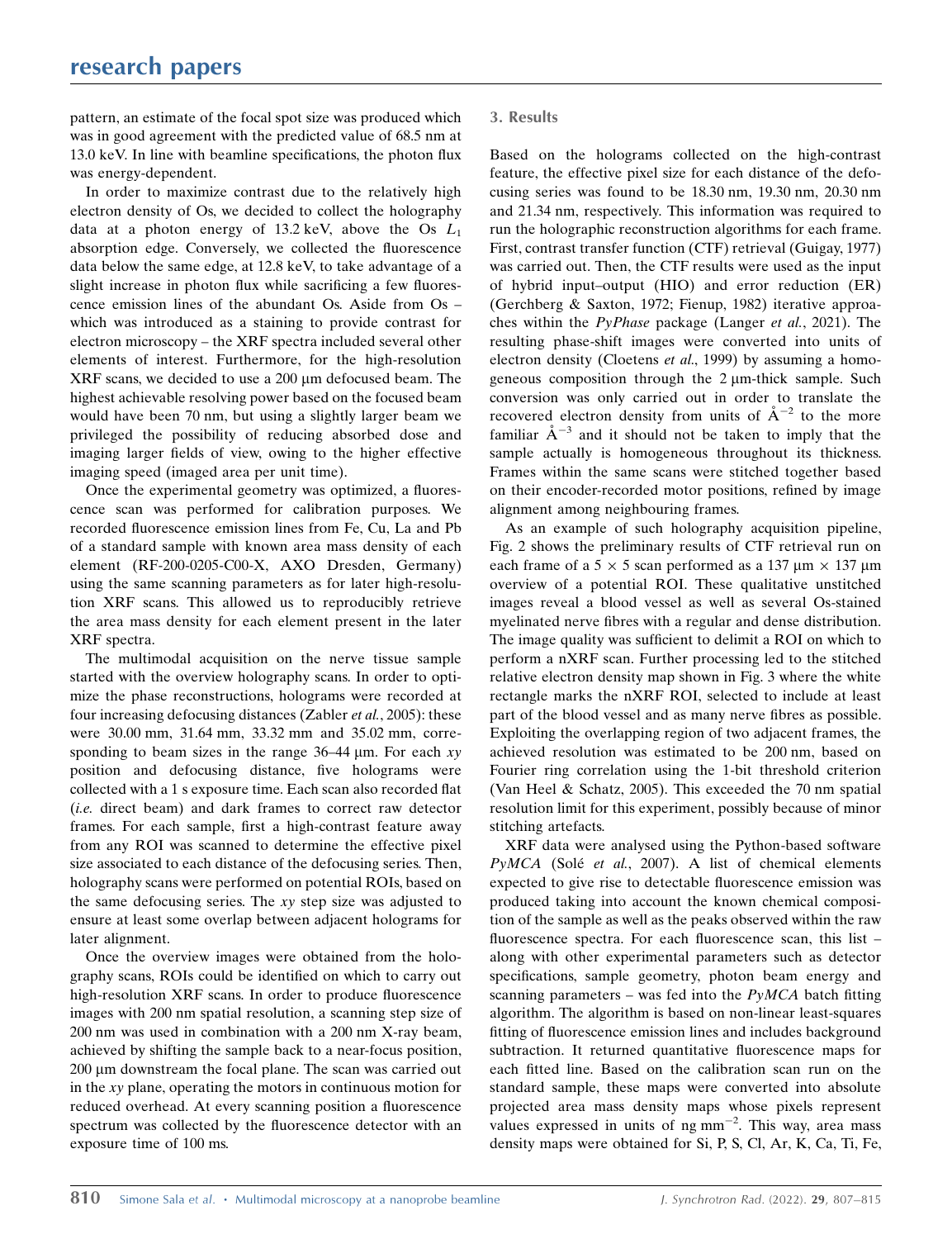

#### Figure 2

Preliminary reconstructions from a  $5 \times 5$  holography scan covering a potential ROI of a section of an Os-stained human peripheral sural nerve biopsy from a healthy male. These qualitative results were used to delimit a ROI on which to perform a nanoscale X-ray fluorescence scan, as more conveniently annotated in Fig. 3. Further processing followed. The frame number is annotated on each frame, revealing the scanning sequence.



#### Figure 3

Quantitative result obtained from processing the images from Fig. 2. The ROI on which a nanoscale X-ray fluorescence scan was performed is highlighted by the white rectangle. A blood vessel (blue arrow) as well as myelin layers surrounding several axons (red arrows) can be identified. The intensity scale represents relative electron density variations and for convenience was converted into units of  $\mathring{A}^{-3}$ .

Ni, Zn and Os, of which Si was in the substrate  $(Si_3N_4)$ , Ar in the air along the sample-to-detector path and Ni a known detector contamination. Based on the beam size and continuous-scan step size used, the resolution was estimated at 200 nm. Fig. 4 shows an example of area mass density maps obtained from a nXRF scan performed on the 60  $\mu$ m  $\times$  60  $\mu$ m ROI highlighted in Fig. 3. In this case the elements of interest were Cl, Fe and Os. As expected, Os was present throughout the sample, but its area mass density was particularly high in the myelin surrounding the axons, as intended by the initial staining process for morphometry (Sundkvist et al., 2000; Mohseni et al., 2017). The area mass density map of Fe clearly confirms the presence of a blood vessel and an Fe-rich blood cell therein. In the RGB representation, the electron density map from the holography scan is combined with area mass density maps from the fluorescence scan: red, green and blue channels are assigned to electron density, Fe and Os, respectively, in order to highlight co-localization. Principal component analysis (PCA) over the whole dataset for this ROI revealed that a single component accounted for 98% of the variance, with a dominant positive correlation between Os and P. On the other hand, only a weak negative correlation was found between Os, P

and electron density, implying the latter was dependent on elements whose fluorescence emission was not measurable within this experimental setup, namely H, C, N and O, which together account for around 99 wt% in soft tissue.

## 4. Discussion

The localization of ROIs during synchrotron-based hard X-ray and high-resolution XRF experiments is typically achieved through low-resolution XRF scans within which a defocused beam is coarsely scanned across relatively wide areas of sample. For such overview scans, a balance is sought between an exposure time short enough to minimize potential radiation damage but long enough to provide sufficient contrast in the recovered coarse fluorescence map. Visible-light microscopy is sometimes used as an alternative approach. In that case, an inline optical microscope is integrated with the beamline setup – as was the case for this experiment – and used for coarse sample navigation. This has the advantage of not inducing any radiation damage to the sample, but penetration depth is low and the achievable spatial resolution is typically limited to a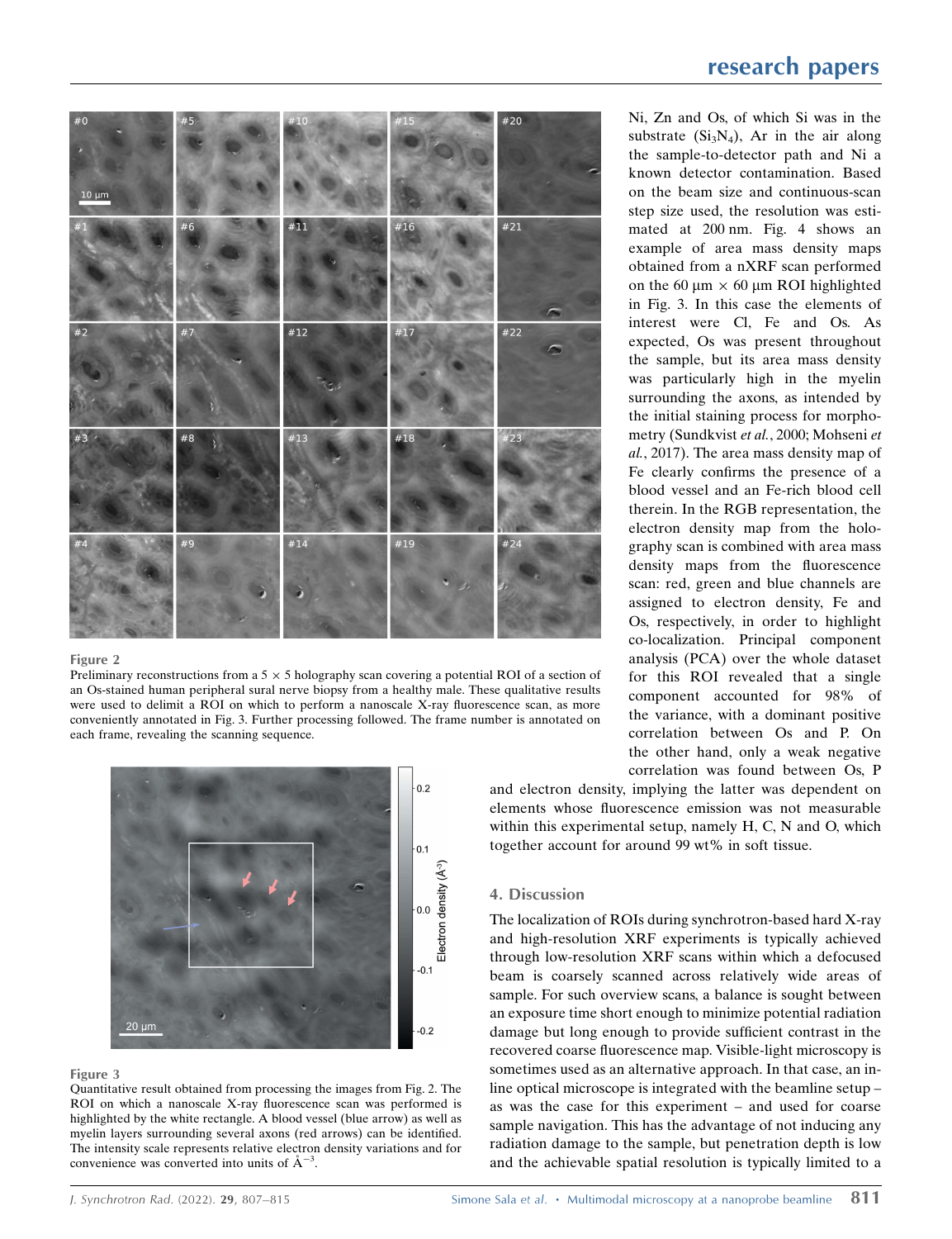## research papers



Figure 4

 $(a)$ – $(c)$  Area mass density maps obtained via nanoscale X-ray fluorescence emission spectroscopy for  $(a)$  Cl,  $(b)$  Fe and  $(c)$  Os within a ROI of a section of an Os-stained human peripheral sural nerve biopsy from a healthy male. Linear intensity scales are shown in units of ng mm<sup>-2</sup>. (d) RGB representation of the same region including electron density information from the holography scan: red, green and blue channels represent electron density, Fe and Os area mass densities, respectively. A 10  $\mu$ m scale bar for all images is given in (*a*).

few micrometres:  $3.3 \mu m$  in this experiment. Furthermore, contrast can prove insufficient to resolve features of interest, as in the case of unstained biological samples. Using in-line holography instead offers the possibility to obtain overview images faster and with a lower dose than with XRF, while at the same time achieving spatial resolutions below 1  $\mu$ m. It also entails the added value of a different X-ray imaging mode: in fact XRF scans generate elemental density maps of a few and distinct chemical elements, whereas in-line holography scans generate electron density maps which depend on the combination of all chemical elements, including those not revealed by XRF. These sets of different maps can be analysed to highlight correlations between morphology (e.g. structure) and chemistry (e.g. key elements) within samples. Hard X-ray experiments are often not designed or suited to measure fluorescence emission from low-Z elements ( $Z \le 14$ ). With hard X-rays it then becomes particularly convenient to obtain electron density maps as these are the only means to infer the combined density distribution of low-Z elements (e.g. H, C, N, O) which account for the greatest mass fraction within organisms and many biogenic materials.

Our results fit within a wider clinical study in which these human nerve tissues were (Mohseni et al., 2017) and are involved, and more measurements will be necessary to draw wider conclusions. However, and more importantly, these results demonstrate the viability of this powerful approach for any similar sample. In fact, nerve tissue is rather representative of most biological soft tissues with respect to X-rays. They all feature similar density  $(ca 1 g cm<sup>-3</sup>)$  and chemical composition (H, C, N and O account for  $ca$  99 wt%) and their interaction with X-rays is thus similar, with more differences expected within the softer X-ray regime (e.g. below 2 keV). This also implies that the total absorbed dose within different soft tissues with similar thickness is similar. Given radiation sensitivity is expected to be comparable among soft tissues, this allows us to infer irradiation levels suited to prevent radiation damage at the relevant length scale. Within this experiment, no radiation damage was observed above the 200 nm image resolution after nXRF, meaning that any radiation-induced effect in the sample did not cause morphological alterations that could be resolved via holography. Therefore, we expect that other dehydrated soft tissues prepared in  $2 \mu m$ -thin sections would also go through a similar 2D multimodal microscopy experiment undamaged.

The overview holography scan shown in Fig. 2 took just under 18 min, with an effective imaging speed of 17  $\mu$ m<sup>2</sup> s<sup>-1</sup>. The total dose absorbed by the sample throughout the scan was estimated at 110 kGy, based on the  $(1.65 \pm 0.02)$  ×  $10^{10}$  photons s<sup>-1</sup> incident photon flux measured by the ion chamber and the 13.2 keV incident photon energy. For comparison purposes, one could estimate the absorbed dose related to an overview scan carried out using fluorescence instead of holography. For example, the location of the ROI from Fig. 3 could have been determined via a coarse XRF scan exploiting a  $1 \mu m$  defocused beam, thus producing an overview at a lower resolution than with holography, but still sufficient to resolve the stained axons. The experimental conditions would be the same as those of the XRF scan whose results are shown in Fig. 4, except that the coarse fluorescence scan would cover the same area as in Fig. 3 (137  $\mu$ m  $\times$  137  $\mu$ m) with a  $1 \mu m$  step size. The total absorbed dose associated with such scan would be just over 1.0 MGy. Therefore, an overview fluorescence image covering the same area as the high-resolution holography scan, but with a resolution lower by a factor of five, would deliver a dose one order of magnitude higher. This highlights the twofold advantage of using holography for sample navigation.

Registration and optimization of the parameters of the holographic reconstruction algorithm used in this study required several hours in the early part of the experiment and were performed by experienced users. Though preliminary images of sufficient quality to identify ROIs suited for longer nXRF scans (*cf* Fig. 2) were available within minutes from the end of data acquisition, converged quantitative phase maps (cf Fig. 3) required a few hours of computation time. The continuous development of the PyPhase package (Langer et al., 2021) will further increase user friendliness and enable novice users to generate converged holography reconstructions. However, it is expected that experiment design and setup will still require a solid understanding of holography and should hence be carried out by or in collaboration with experienced users or beamline staff.

On the other hand, the high-resolution nXRF scan used to obtain Fig. 4 took 168 min, with an effective imaging speed of 0.36  $\mu$ m<sup>2</sup> s<sup>-1</sup>. The absorbed dose was estimated at 30 MGy, based on the  $(2.47 \pm 0.03) \times 10^{10}$  photons s<sup>-1</sup> incident photon flux measured by the ion chamber and the 12.8 keV incident photon energy. Similarly to holographic reconstructions, a few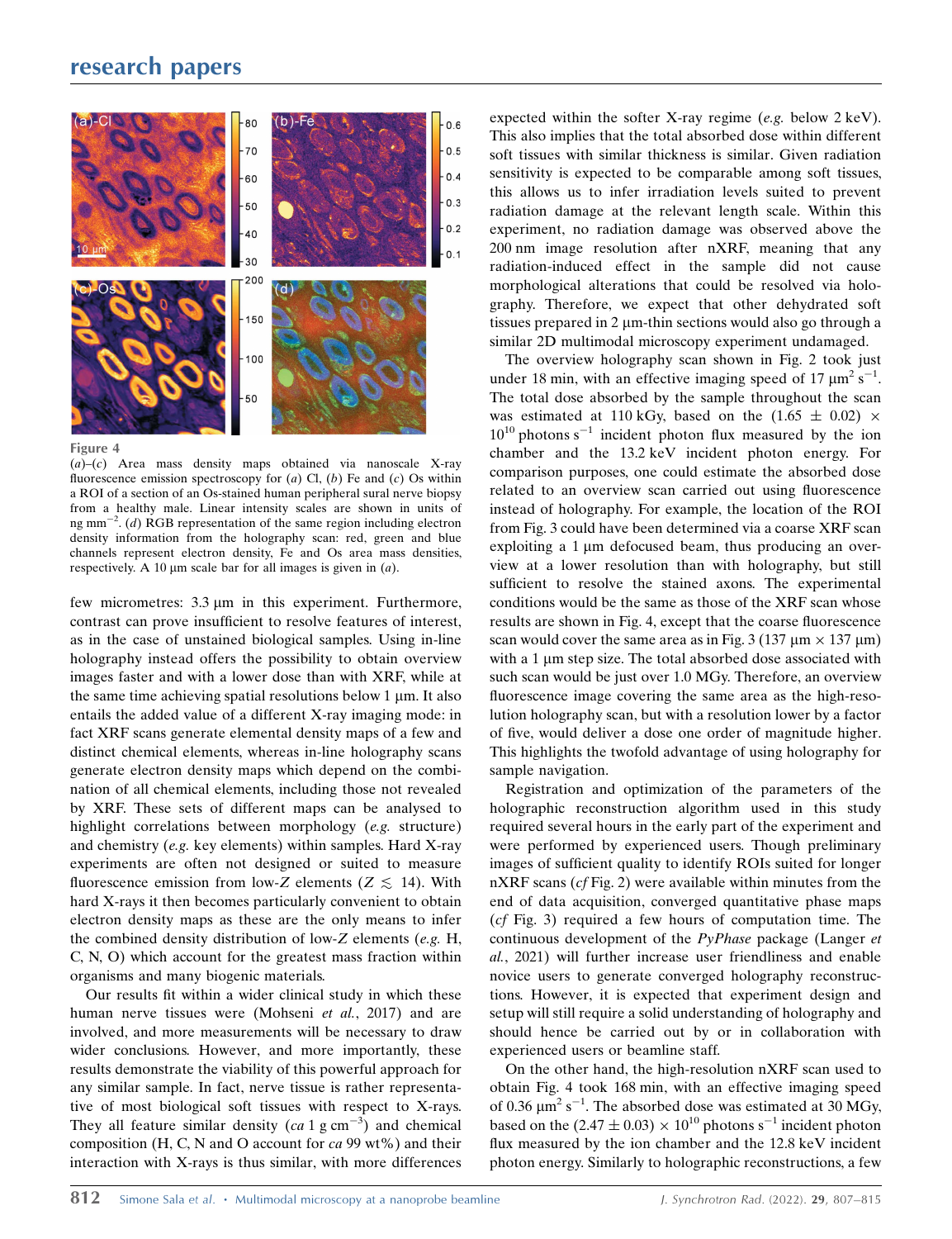hours were needed before obtaining the quantitative area mass density maps from the XRF data. In this case, this was mainly due to the guided but manual process of labelling fluorescence emission lines and optimizing fitting parameters. The computation time for the final spectral fitting was on the order of a few minutes. However, qualitative elemental distribution maps were produced within minutes from the end of data acquisition and were used to assess the success of each scan and draw preliminary conclusions on different ROIs. Furthermore, since the time when the experiment was performed, further developments of the beamline control system were carried out which enabled live mapping based on pre-selected fluorescence emission lines (Björling et al., 2021). The visualization of qualitative fluorescence maps while acquisition is ongoing contributes to further optimize the use of beam time.

Within the proposed experimental setup, fluorescence scans were carried out with the samples in near-focus position, thus exploiting beam sizes of up to a few hundred nanometres. Instead, for holography scans, samples were positioned well out of focus in the divergent beam (a few tens of millimetres) thus exploiting relatively large beam sizes (tens of micrometres). On the one hand, this caused holography scans to image areas two orders of magnitude faster than fluorescence scans, delivering images of similar resolution, within a comparable time scale after collection and via a different and complementary contrast mechanism. On the other hand, this also caused the holography scans to deliver two orders of magnitude less absorbed dose, thus significantly reducing the risk for radiation damage before high-resolution XRF. The dose delivered during such scans is usually constrained, primarily by the size of the features one aims at resolving and the concentration of the elements of interest therein. It is the combination of these factors that weighs most on the determination of the minimum amount of photons per unit area required to generate a detectable fluorescence signal. However, the proposed multimodal microscopy approach extends the tunability of the dose delivered during sample navigation and ROI selection. In such an experimental setup, even more pronounced trade-offs can be achieved between the two distinct imaging modes and the sample geometry can be flexibly adapted for both. This enables users to tune and optimize key experimental parameters such as field of view, image resolution and absorbed dose. For example, performing a high-resolution XRF scan within the same experimental setup but with the sample at the focal position would generate XRF images with 70 nm spatial resolution. Should the exposure time be kept unchanged, this would also cause a decrease in imaging speed and an increase in absorbed dose by one order of magnitude each, respectively. Conversely, performing a holography scan at a larger defocusing distance and hence beam size would increase the field of view of each hologram and hence increase imaging speed, though precisely by which factor heavily depends on the selected scanning routine (e.g. number of propagation distances, number of holograms per distance, overlap among adjacent holograms etc.). For most X-ray microscopy experiments, it is crucial to fine-tune

absorbed dose, image resolution and field of view, and significant effort is often invested in finding a balance between them at the stage of experiment design and adapting it throughout the beam time. A limit for the maximum tolerable absorbed dose might be applied based on estimated or visible radiation damage. Similarly, the target spatial resolution could be set at, or just below, the expected size of the smallest feature of interest. Finally, the field of view might be chosen based on considerations on statistical representativeness as well as time availability.

The NanoMAX beamline has been designed as a nanofocus beamline and optimized to provide access to the nanoscale  $\left[$  <100 nm (Johansson *et al.*, 2021)]. This is a great benefit for XRF experiments whose ultimate resolution is limited by the beam size used on the sample. The experimental setup implemented within this work expands the range of accessible length scales further towards the microscale  $(>1 \mu m)$ . Both in terms of spatial resolution and field of view, the combination of nXRF with in-line holography successfully bridges the gap between the nano- and microscale, i.e. the mesoscale (100 nm to  $1 \mu m$ ). Furthermore, it does so in a dose-efficient fashion and with an imaging speed higher than that of nXRF.

The addition of a rotation stage to the experimental setup presented enables collection of in-line holography projections suited for tomographic reconstruction, as recently demonstrated (Kalbfleisch et al., 2022). Further setup optimization will reduce motor overhead and, in combination with the reduction of exposures at each defocusing distance, will allow us to increase the imaging speed by one order of magnitude, thus achieving  $10^2 \mu m^2 s^{-1}$  in 2D and  $10^2 \mu m^3 s^{-1}$  in 3D. Also, further development of the processing algorithms is expected to improve the spatial resolution achieved by holography and approach the limit of the focal spot size, which for the present experiment was 70 nm.

## 5. Conclusions

We demonstrated the combination of propagation-based in-line holography and X-ray fluorescence (XRF) emission spectroscopy as two complementary imaging modalities at a fourth-generation hard X-ray nanofocusing beamline. Both techniques were used within the same experiment, which was aimed at the 2D nanoscale characterization of sections from a human peripheral sural nerve biopsy. The samples were also representative of other biological soft tissue, thus demonstrating the wider applicability of the method. Holography was used to quickly and reliably identify ROIs within each sample. It produced electron density maps delivering morphological information with 200 nm resolution. XRF was used to produce quantitative area mass density maps for key elements with 200 nm resolution. XRF scans required relatively long measuring times and high absorbed doses compared with holography scans. Near-real-time preliminary results from the latter were exploited to optimize experimental parameters for the former, thus optimizing the use of limited beam time and minimizing absorbed doses for the samples.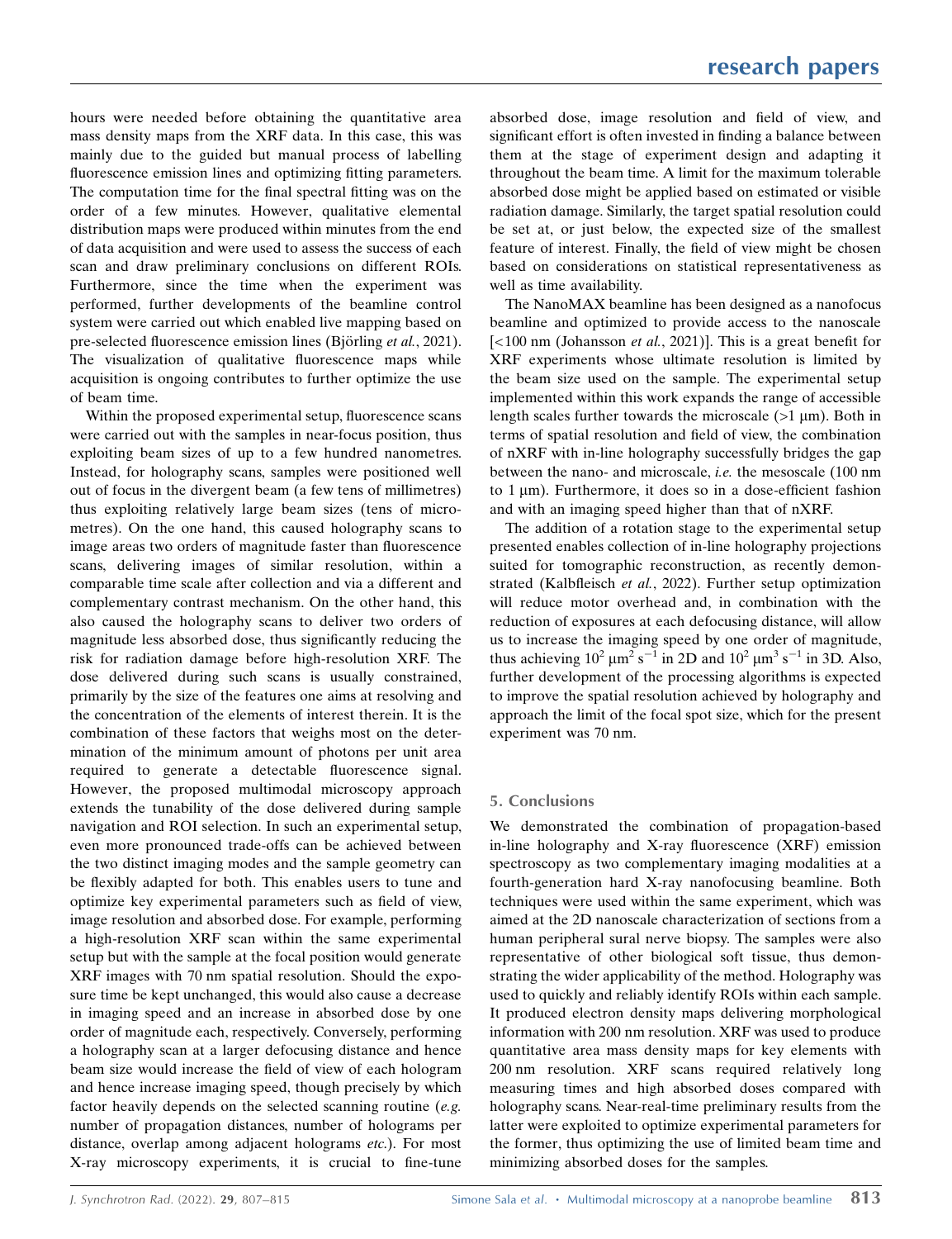This multimodal microscopy approach is expected to largely benefit users at NanoMAX as well as the wider synchrotronbased microscopy community. The performance of the experimental setup presented here is particularly relevant for biological samples, as for these the issue of identifying and optimizing ROIs while minimizing radiation damage is of great concern. This approach could also benefit samples from other fields of research, such as materials science and physical chemistry (Meirer & Weckhuysen, 2018), in which holography and XRF are already in use (Li et al., 2019; Altenbach et al., 2020; Veselý et al., 2021).

This experiment was also the first successful demonstration of multimodal imaging combining in-line holography and fluorescence at NanoMAX, thus contributing to establish and expand the range of imaging techniques available at the beamline. We expect to extend this multimodal approach to 3D applications by combining the experimental setup presented with a high-precision rotation stage, suited for tomography experiments (Kalbfleisch et al., 2022). Such experiments require longer measuring times and entail higher absorbed doses, so the flexible optimization of experimental parameters is crucial for their success, possibly along with the implementation of cryogenic sample cooling (Deng et al., 2018; Conesa et al., 2020; Gramaccioni et al., 2020). Should radiation damage prevent the reliable collection of high-dose XRF tomography data, lower dose phase-contrast tomography could still be used to produce or validate quantitative results from 2D XRF scans on samples of variable thickness (Bardelli et al., 2021).

Finally, our multimodal microscopy approach relies on the combination of a divergent nanofocused X-ray beam with translation of the sample along the optical axis. This is achieved with the addition of a longer translation stage which constitutes but a minor alteration to a standard hard X-ray nXRF imaging setup and yet greatly expands its range of accessible length scales, both in terms of imaging speed or field of view and achievable spatial resolution. We envision its implementation could be carried out at other similar microscopy beamlines making it easier for the user community to exploit their existing or potential multimodal imaging capabilities.

## Acknowledgements

The authors thank Lina Gefors and Lund University Bioimaging Centre (LBIC) for excellent technical support on sample preparation. The authors acknowledge MAX IV Laboratory for time at the NanoMAX beamline (proposal No. 20200723).

## Funding information

Funding for this research was provided by: Vetenskapsrådet (grant Nos. 2018-07152; E0605401; E0605402; 2018-06197; 2018-06378 awarded to NDLR, TD, MB); VINNOVA (contract No. 2018-04969); Svenska Forskningsrådet Formas (contract No. grant No. 2019-02496); Svenska Diabetesstiftelsen (award to LBD); Skånes universitetssjukhus (award to LBD).

## References

- [Altenbach, C., Schnatterer, C., Mercado, U. A., Suuronen, J., Zander,](http://scripts.iucr.org/cgi-bin/cr.cgi?rm=pdfbb&cnor=fv5146&bbid=BB1) [D. & Requena, G. \(2020\).](http://scripts.iucr.org/cgi-bin/cr.cgi?rm=pdfbb&cnor=fv5146&bbid=BB1) J. Alloys Compd. 817, 152722.
- [Bardelli, F., Brun, F., De Panfilis, S., Cloetens, P., Capella, S., Belluso,](http://scripts.iucr.org/cgi-bin/cr.cgi?rm=pdfbb&cnor=fv5146&bbid=BB2) [E., Bellis, D., Di Napoli, A. & Cedola, A. \(2021\).](http://scripts.iucr.org/cgi-bin/cr.cgi?rm=pdfbb&cnor=fv5146&bbid=BB2) Toxicol. Lett. 348, [18–27.](http://scripts.iucr.org/cgi-bin/cr.cgi?rm=pdfbb&cnor=fv5146&bbid=BB2)
- [Bartels, M., Krenkel, M., Haber, J., Wilke, R. N. & Salditt, T. \(2015\).](http://scripts.iucr.org/cgi-bin/cr.cgi?rm=pdfbb&cnor=fv5146&bbid=BB3) [Phys. Rev. Lett.](http://scripts.iucr.org/cgi-bin/cr.cgi?rm=pdfbb&cnor=fv5146&bbid=BB3) 114, 048103.
- [Bilderback, D. H., Elleaume, P. & Weckert, E. \(2005\).](http://scripts.iucr.org/cgi-bin/cr.cgi?rm=pdfbb&cnor=fv5146&bbid=BB4) J. Phys. B At. [Mol. Opt. Phys.](http://scripts.iucr.org/cgi-bin/cr.cgi?rm=pdfbb&cnor=fv5146&bbid=BB4) 38, S773–S797.
- Björling, A., Kalbfleisch, S., Kahnt, M., Sala, S., Parfeniukas, K., Vogt, [U., Carbone, D. & Johansson, U. \(2020\).](http://scripts.iucr.org/cgi-bin/cr.cgi?rm=pdfbb&cnor=fv5146&bbid=BB5) Opt. Express, 28, 5069.
- Björling, A., Weninger, C., Kahnt, M., Kalbfleisch, S., Johansson, U., Sala, S., Lenrick, F. & Thånell, K. (2021). J. Synchrotron Rad. 28, [1253–1260.](http://scripts.iucr.org/cgi-bin/cr.cgi?rm=pdfbb&cnor=fv5146&bbid=BB6)
- [Cagno, S., Brede, D. A., Nuyts, G., Vanmeert, F., Pacureanu, A.,](http://scripts.iucr.org/cgi-bin/cr.cgi?rm=pdfbb&cnor=fv5146&bbid=BB7) [Tucoulou, R., Cloetens, P., Falkenberg, G., Janssens, K., Salbu, B. &](http://scripts.iucr.org/cgi-bin/cr.cgi?rm=pdfbb&cnor=fv5146&bbid=BB7) [Lind, O. C. \(2017\).](http://scripts.iucr.org/cgi-bin/cr.cgi?rm=pdfbb&cnor=fv5146&bbid=BB7) Anal. Chem. 89, 11435–11442.
- [Carmona, A., Zogzas, C. E., Roudeau, S., Porcaro, F., Garrevoet, J.,](http://scripts.iucr.org/cgi-bin/cr.cgi?rm=pdfbb&cnor=fv5146&bbid=BB8) Spiers, K. M., Salomé, M., Cloetens, P., Mukhopadhyay, S. & Ortega, R. (2019). [ACS Chem. Neurosci.](http://scripts.iucr.org/cgi-bin/cr.cgi?rm=pdfbb&cnor=fv5146&bbid=BB8) 10, 599–609.
- [Chapman, H. N. & Nugent, K. \(2010\).](http://scripts.iucr.org/cgi-bin/cr.cgi?rm=pdfbb&cnor=fv5146&bbid=BB9) Nat. Photon. 4, 833–839.
- [Cloetens, P., Ludwig, W., Baruchel, J., Van Dyck, D., Van Landuyt, J.,](http://scripts.iucr.org/cgi-bin/cr.cgi?rm=pdfbb&cnor=fv5146&bbid=BB10) [Guigay, J. P. & Schlenker, M. \(1999\).](http://scripts.iucr.org/cgi-bin/cr.cgi?rm=pdfbb&cnor=fv5146&bbid=BB10) Appl. Phys. Lett. 75, 2912– [2914.](http://scripts.iucr.org/cgi-bin/cr.cgi?rm=pdfbb&cnor=fv5146&bbid=BB10)
- Conesa, J. J., Carrasco, A. C., Rodríguez-Fanjul, V., Yang, Y., [Carrascosa, J. L., Cloetens, P., Pereiro, E. & Pizarro, A. M. \(2020\).](http://scripts.iucr.org/cgi-bin/cr.cgi?rm=pdfbb&cnor=fv5146&bbid=BB11) [Angew. Chem. Intl Ed.](http://scripts.iucr.org/cgi-bin/cr.cgi?rm=pdfbb&cnor=fv5146&bbid=BB11) 59, 1270–1278.
- [Cotte, M., Genty-Vincent, A., Janssens, K. & Susini, J. \(2018\).](http://scripts.iucr.org/cgi-bin/cr.cgi?rm=pdfbb&cnor=fv5146&bbid=BB12) C. R. Phys. 19[, 575–588.](http://scripts.iucr.org/cgi-bin/cr.cgi?rm=pdfbb&cnor=fv5146&bbid=BB12)
- [Dahlin, L. B., Rix, K. R., Dahl, V. A., Dahl, A. B., Jensen, J. N.,](http://scripts.iucr.org/cgi-bin/cr.cgi?rm=pdfbb&cnor=fv5146&bbid=BB13) [Cloetens, P., Pacureanu, A., Mohseni, S., Thomsen, N. O. B. & Bech,](http://scripts.iucr.org/cgi-bin/cr.cgi?rm=pdfbb&cnor=fv5146&bbid=BB13) [M. \(2020\).](http://scripts.iucr.org/cgi-bin/cr.cgi?rm=pdfbb&cnor=fv5146&bbid=BB13) Sci. Rep. 10, 7592.
- [Deng, J., Lo, Y. H., Gallagher-Jones, M., Chen, S., Pryor, A., Jin, Q.,](http://scripts.iucr.org/cgi-bin/cr.cgi?rm=pdfbb&cnor=fv5146&bbid=BB14) [Hong, Y. P., Nashed, Y. S. G., Vogt, S., Miao, J. & Jacobsen, C.](http://scripts.iucr.org/cgi-bin/cr.cgi?rm=pdfbb&cnor=fv5146&bbid=BB14) (2018). Sci. Adv. 4[, eaau4548.](http://scripts.iucr.org/cgi-bin/cr.cgi?rm=pdfbb&cnor=fv5146&bbid=BB14)
- Dučić, T., Quintes, S., Nave, K.-A., Susini, J., Rak, M., Tucoulou, R., [Alevra, M., Guttmann, P. & Salditt, T. \(2011\).](http://scripts.iucr.org/cgi-bin/cr.cgi?rm=pdfbb&cnor=fv5146&bbid=BB15) J. Struct. Biol. 173, [202–212.](http://scripts.iucr.org/cgi-bin/cr.cgi?rm=pdfbb&cnor=fv5146&bbid=BB15)
- [Eriksson, M., van der Veen, J. F. & Quitmann, C. \(2014\).](http://scripts.iucr.org/cgi-bin/cr.cgi?rm=pdfbb&cnor=fv5146&bbid=BB16) J. [Synchrotron Rad.](http://scripts.iucr.org/cgi-bin/cr.cgi?rm=pdfbb&cnor=fv5146&bbid=BB16) 21, 837–842.
- [Fienup, J. R. \(1982\).](http://scripts.iucr.org/cgi-bin/cr.cgi?rm=pdfbb&cnor=fv5146&bbid=BB17) Appl. Opt. 21, 2758–2769.
- [Fus, F., Yang, Y., Lee, H. Z. S., Top, S., Carriere, M., Bouron, A.,](http://scripts.iucr.org/cgi-bin/cr.cgi?rm=pdfbb&cnor=fv5146&bbid=BB18) Pacureanu, A., da Silva, J. C., Salmain, M., VessièRes, A., Cloetens, [P., Jaouen, G. & Bohic, S. \(2019\).](http://scripts.iucr.org/cgi-bin/cr.cgi?rm=pdfbb&cnor=fv5146&bbid=BB18) Angew. Chem. Int. Ed. 58, 3461– [3465.](http://scripts.iucr.org/cgi-bin/cr.cgi?rm=pdfbb&cnor=fv5146&bbid=BB18)
- [Gerchberg, R. W. & Saxton, W. O. \(1972\).](http://scripts.iucr.org/cgi-bin/cr.cgi?rm=pdfbb&cnor=fv5146&bbid=BB19) Optik, 35, 237–246.
- [Gramaccioni, C., Yang, Y., Pacureanu, A., Vigano, N., Procopio, A.,](http://scripts.iucr.org/cgi-bin/cr.cgi?rm=pdfbb&cnor=fv5146&bbid=BB20) [Valenti, P., Rosa, L., Berlutti, F., Bohic, S. & Cloetens, P. \(2020\).](http://scripts.iucr.org/cgi-bin/cr.cgi?rm=pdfbb&cnor=fv5146&bbid=BB20) [Anal. Chem.](http://scripts.iucr.org/cgi-bin/cr.cgi?rm=pdfbb&cnor=fv5146&bbid=BB20) 92, 4814–4819.
- [Guigay, J. P. \(1977\).](http://scripts.iucr.org/cgi-bin/cr.cgi?rm=pdfbb&cnor=fv5146&bbid=BB21) Optik, 49, 121-125.
- [Heel, M. van & Schatz, M. \(2005\).](http://scripts.iucr.org/cgi-bin/cr.cgi?rm=pdfbb&cnor=fv5146&bbid=BB47) J. Struct. Biol. 151, 250–262.
- Johansson, U., Carbone, D., Kalbfleisch, S., Björling, A., Kahnt, M., [Sala, S., Stankevic, T., Liebi, M., Rodriguez Fernandez, A., Bring,](http://scripts.iucr.org/cgi-bin/cr.cgi?rm=pdfbb&cnor=fv5146&bbid=BB22) B., Paterson, D., Thånell, K., Bell, P., Erb, D., Weninger, C., Matej, Z., Roslund, L., A[hnberg, K., Norsk Jensen, B., Tarawneh, H.,](http://scripts.iucr.org/cgi-bin/cr.cgi?rm=pdfbb&cnor=fv5146&bbid=BB22) [Mikkelsen, A. & Vogt, U. \(2021\).](http://scripts.iucr.org/cgi-bin/cr.cgi?rm=pdfbb&cnor=fv5146&bbid=BB22) J. Synchrotron Rad. 28, 1935– [1947.](http://scripts.iucr.org/cgi-bin/cr.cgi?rm=pdfbb&cnor=fv5146&bbid=BB22)
- [Kalbfleisch, S., Zhang, Y., Kahnt, M., Buakor, K., Langer, M., Dreier,](http://scripts.iucr.org/cgi-bin/cr.cgi?rm=pdfbb&cnor=fv5146&bbid=BB783) T., Dierks, H., Stjärneblad, P., Larsson, E., Gordeyeva, K., Chayanun, L., Söderberg, D., Wallentin, J., Bech, M. & Villa[nueva-Perez, P. \(2022\).](http://scripts.iucr.org/cgi-bin/cr.cgi?rm=pdfbb&cnor=fv5146&bbid=BB783) J Synchrotron Rad, 29, 224–229.
- [Kourousias, G., Bille`, F., Borghes, R., Alborini, A., Sala, S., Alberti, R.](http://scripts.iucr.org/cgi-bin/cr.cgi?rm=pdfbb&cnor=fv5146&bbid=BB23) [& Gianoncelli, A. \(2020\).](http://scripts.iucr.org/cgi-bin/cr.cgi?rm=pdfbb&cnor=fv5146&bbid=BB23) Sci. Rep. 10, 9990.